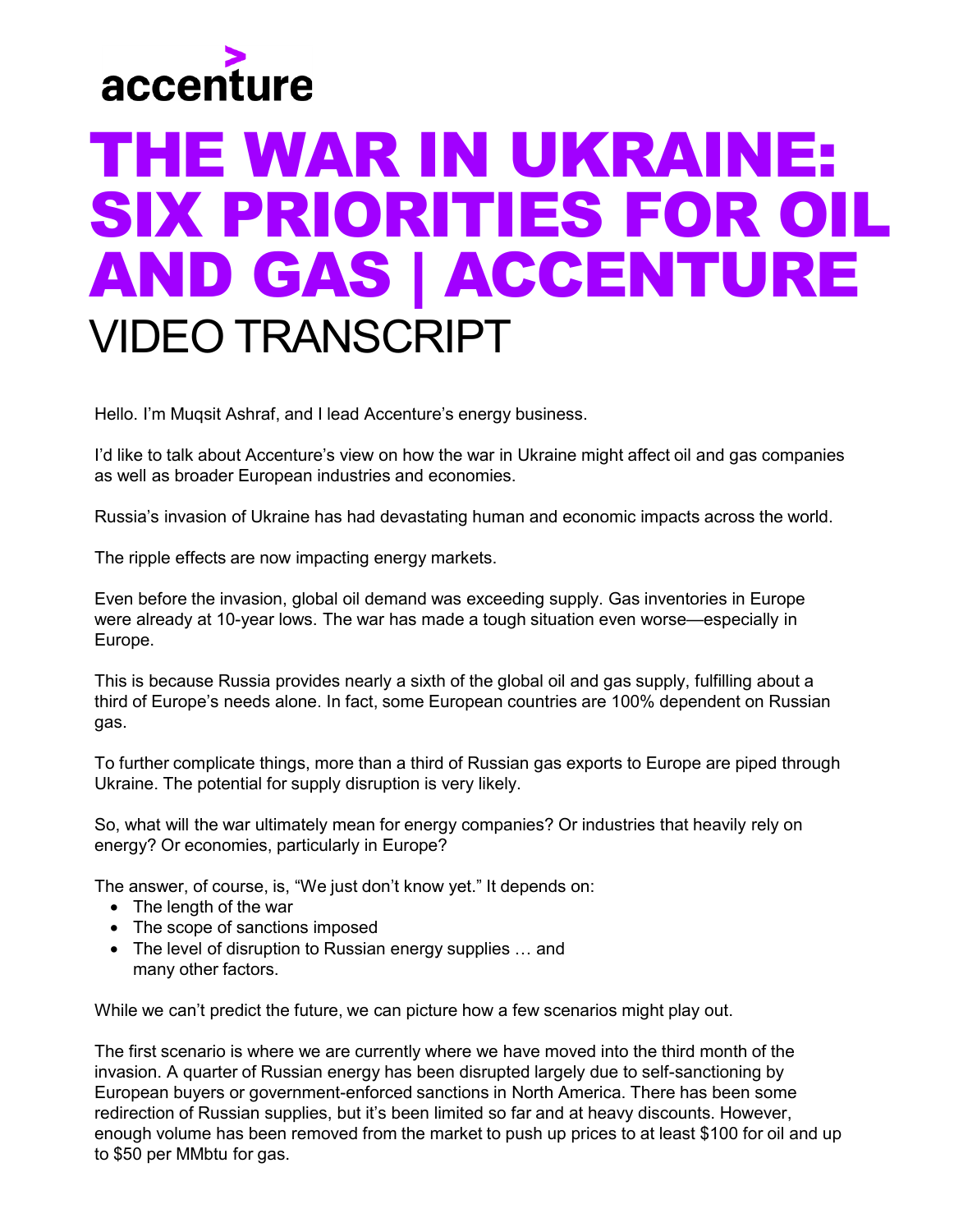

There are chances of further increases in the near term. The sectors feeling the greatest effects are power chemicals and heavy industries.

The second scenario assumes the curtailment of Russian gas to 50% while European governments work toward phasing out Russian oil by the end of the year. If this happens, oil prices could climb above \$150 per barrel. Gas prices could climb above \$50 per MMBtu. Rationing in Europe would be a possibility—especially in countries without LNG [liquefied natural gas] infrastructures. This would affect mostly industries in countries with heavy Russian gas dependence. Non-critical infrastructure supply might also be affected The third scenario is more extreme. It would be a complete shutdown of Russian gas and oil to Europe. This would have a significant economic impact across Europe, including rationing, which could affect end consumers in many countries.

In any case, oil and gas companies probably won't see much impact in the near term. That's because high prices will likely offset losses due to a drop in demand.

However, that doesn't mean you shouldn't act. The war has amplified the need for a strong, reliable and diverse energy system that can withstand unexpected supply and demand shocks.

We believe they should use this time to continue, if not quicken their transformation. Think about these key areas:

First, take steps to support your people, especially those directly affected by the conflict.

Second, address near-term supply shortfalls by improving production from brownfield sites.

You can also work to make the energy system more reliable, secure and available as a whole. Diversifying is a good place to start, along with fast-tracking investments in LNG infrastructure and low-carbon sources.

Next, prepare for volatility by beefing up your capabilities in areas like trading and risk management…

… And help protect the energy system by strengthening your cyber defenses. Finally, aim to work more closely with your customers to lessen the impact of energy prices and scarcity.

We don't know for sure how the war in Ukraine will evolve. But we do know the industry has an opportunity—and an obligation—to help soften its effects.

The actions you take today will not only bolster European energy security, but they'll also set the stage for a more resilient global energy system in the future.

Sources: Accenture analysis on data from Factiva.com. Oil/TTF: price forecast based on Accenture analysis as detailed out in the following price forecast chart. %-Curtailment: Umlaut/EWI analysis for Accenture as detailed out in the section Country-level Economic Impact.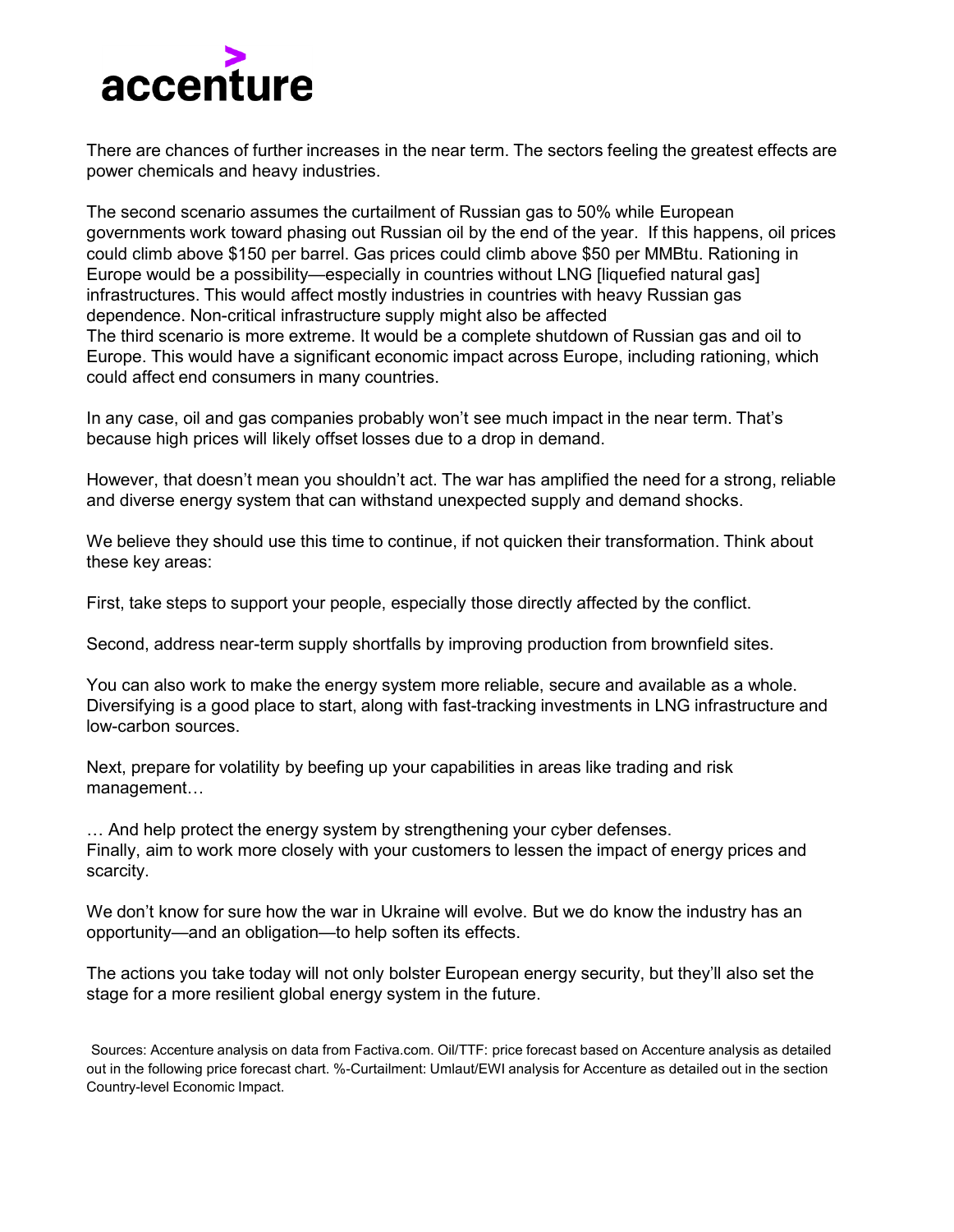

Gas use reduction: Market-based reduction: e.g.; companies in Germany, including makers of steel and chemicals, have been forced to curtail production, as reported in "Putin tells Europe: Pay in roubles or we'll cut off your gas", 31 Mar 2022; and e.g.; carmakers and refineries are dependent on either gas or chemical products produced with gas as reported in "Factbox: What happens if Russia turns off gas to Germany?", 1 Apr 2022, Reuters, Factiva.com. Rationing in non-LNG geographies: "Germany girds for gas rationing, Europe on edge in Russian standoff", Reuters, 30 Mar 2022, Factiva.com. Impacted: Chemicals/other heavy manufacturing forced to curtail production already today as mentioned in previous note; while shut-down of chemical plants would result in a huge domino effect across almost all industries, as reported in "German chemical industry fears shutdown for months without gas", Reuters, 30 Mar 2022, Factiva.com. Shutdowns: Germany's chemical industry association VCI has warned that if gas is rationed, production facilities would have to shut down, as reported in "German chemical industry warns of shutdowns for months without gas", 30 Mar 2022, Factiva.com. EU B2C: if gas supplies stopped now and storage facilities could not be filled by the end of summer, Germany might have to ration gas for heating, as reported in "Factbox: Can Germany keep warm without Russian gas?", Reuters, 8 Mar 2022, Factiva.com. Rest of the world (RoW): Some LNG Shortages: "European attempts to replace Russian gas by LNG risk sparking gas crisis in Asia", Reuters, Feb 16, 2022, Factiva.com. Oil prices weigh on import heavy geos: "World Bank official says war-driven oil price hikes to slash growth for big importers", Reuters, 9 Mar 2022, Factiva.com. Debt defaults from high energy prices supported by "Are we ready for the coming spate of debt crises?", World Bank, 28 Mar 2022, "New mechanisms needed for debt stress as poor countries hit by surging prices -IMF", Reuters, 11 Apr 2022, Factiva.com; and "Russia, China woes risk worst EM corporate default wave since financial crash – JP Morgan", Reuters, 4 Apr 2022, Factiva.com. Rolling blackouts: sustained high coal/gas prices would support continued blackouts e.g., in Asia as reported in "Energy crisis could threaten global economic recovery, says IEA", Reuters, 14 Oct 2021, Factiva.com

## About Accenture

"Accenture is a global professional services company with leading capabilities in digital, cloud and security. Combining unmatched experience and specialized skills across more than 40 industries, we offer Strategy and Consulting, Song, Technology and Operations services — all powered by the world's largest network of Advanced Technology and Intelligent Operations centers. Our 699,000 people deliver on the promise of technology and human ingenuity every day, serving clients in more than 120 countries. We embrace the power of change to create value and shared success for our clients, people, shareholders, partners and communities. Visit us at www.accenture.com."

"Copyright © 2022 Accenture. All rights reserved. Accenture and its logo are registered trademarks of Accenture.

The material in this document reflects information available at the point in time at which this document was prepared as indicated by the date provided on the front page, however the global situation is rapidly evolving and the position may change. This content is provided for general information purposes only, does not take into account the reader's specific circumstances, and is not intended to be used in place of consultation with our professional advisors. Accenture disclaims, to the fullest extent permitted by applicable law, any and all liability for the accuracy and completeness of the information in this document and for any acts or omissions made based on such information. Accenture does not provide legal, regulatory, audit, or tax advice. Readers are responsible for obtaining such advice from their own legal counsel or other licensed professionals. Accenture and its logo are registered trademarks of Accenture"